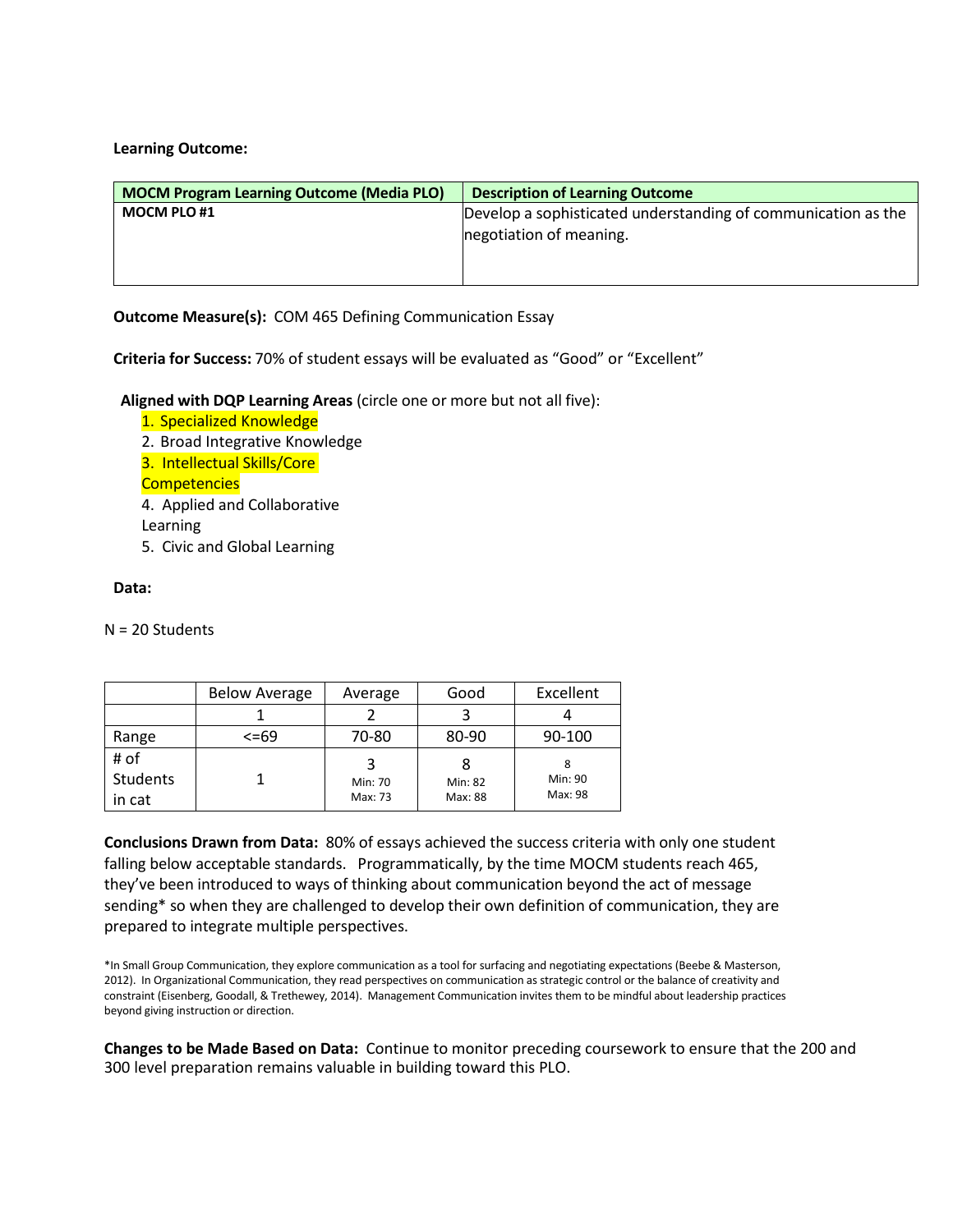**Learning Outcome:**

| <b>MOCM Program Learning Outcome (Media PLO)</b> | <b>Description of Learning Outcome</b>                         |  |
|--------------------------------------------------|----------------------------------------------------------------|--|
| <b>MOCM PLO #2</b>                               | Display communication competence both verbally and             |  |
|                                                  | nonverbally in interpersonal, small group, organizational, and |  |
|                                                  | intercultural contexts.                                        |  |
|                                                  |                                                                |  |

**Outcome Measure(s):** COM 465 Poster Session

**Criteria for Success:** 70% of student essays will be evaluated as "Good" or "Excellent"

**Aligned with DQP Learning Areas** (circle one or more but not all five):

- 1. Specialized Knowledge 2. Broad Integrative Knowledge 3. Intellectual Skills/Core **Competencies** 4. Applied and Collaborative **Learning** 5. Civic and Global Learning
- **Data:**

N = 20 Students

|          | <b>Below Average</b> | Average | Good    | Excellent |
|----------|----------------------|---------|---------|-----------|
|          |                      |         |         |           |
| Range    | $<=69$               | 70-80   | 80-90   | 90-100    |
| # of     |                      |         |         | 16        |
| Students |                      |         | Min: 89 | Min: 92   |
| in cat   |                      |         | Max: 89 | Max: 100  |

**Conclusions Drawn from Data:** 95% of essays achieved the success criteria with no students falling below acceptable standards.

### **Changes to be Made Based on Data:**

The poster session from which the data are drawn is the culmination of multiple prior presentations and written submissions. Instead of treating these presentations and submissions as summative, they are treated formatively with feedback incorporated into upcoming assessments. What is encouraging is that the standards students are guided towards by faculty is recognized as excellent by external reviewers (members of the campus community) who are the primary evaluators of the poster session. Continue to scaffold course assignments to build towards the summative experiences.